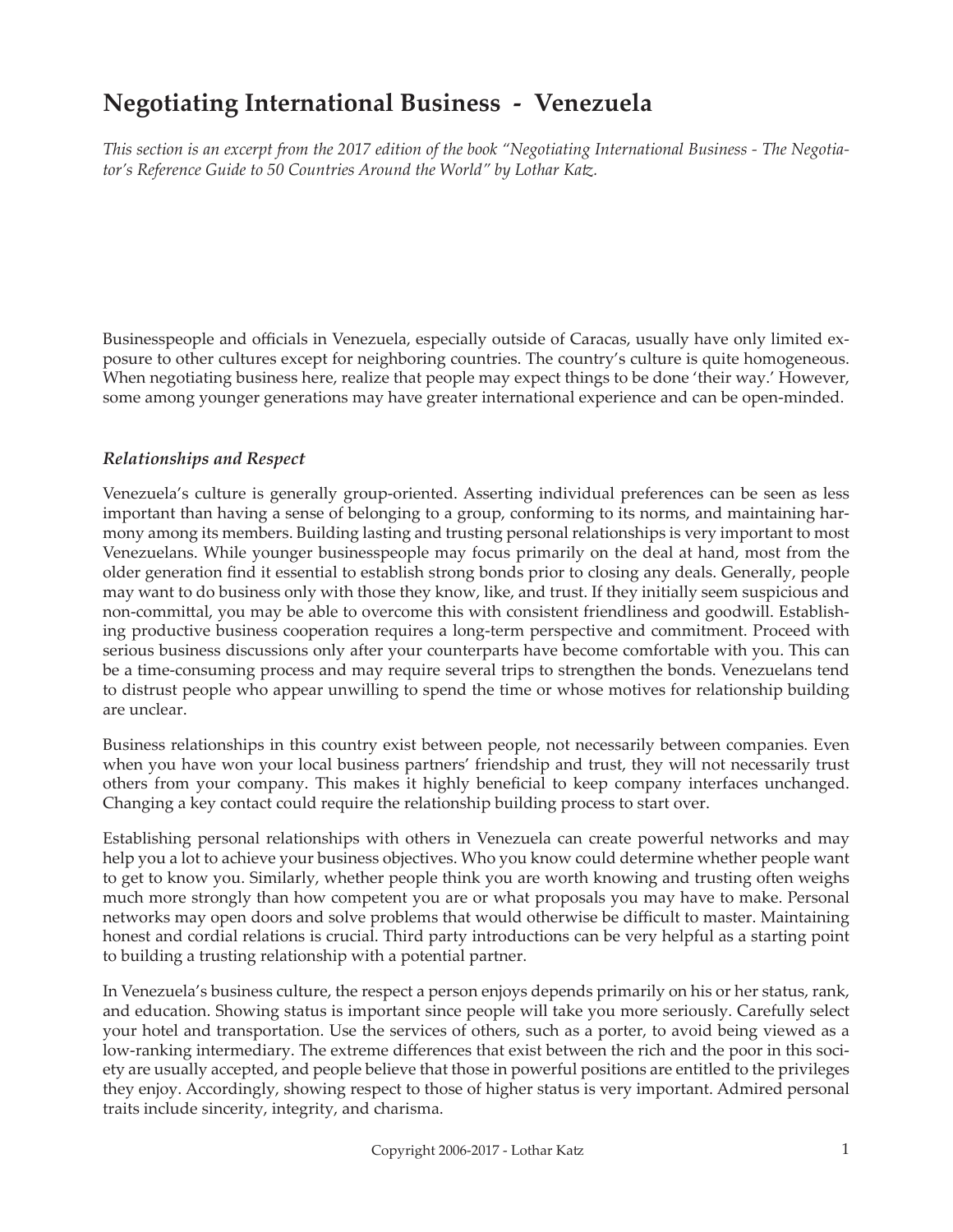#### *Communication*

While the official language of Venezuela is Spanish, it is notably different from the Spanish spoken in Spain. Around 40 other languages are spoken in the country. Many businesspeople speak at least some English, but being able to speak Spanish is a clear advantage. With high-ranking managers, it can otherwise be useful to engage an interpreter. In order to avoid offending the other side, ask beforehand whether an interpreter should be present at a meeting. When communicating in English, speak in short, simple sentences and avoid using jargon and slang. It will help people with a limited command of English if you speak slowly, summarize key points, and pause frequently to allow for interpretation. Even when the main meeting language is English, your counterparts may frequently speak Spanish among themselves, not necessarily to shut you out from the discussion but to reduce their discomfort and ensure a common understanding among them.

People in this country usually speak softly. While they may occasionally raise their voices to make a point, they dislike loud and boisterous behavior. At restaurants, keep conversations at a quiet level. In addition, avoid dominating the conversation. Venezuelans generally converse in close proximity, standing only two feet or less apart. Never back away, even if this is much closer than your personal comfort zone allows. Doing so could be read as a sign that you are uncomfortable around them.

Communication in Venezuela can be direct and straightforward, much more so than in other Latin American countries. This is especially the case among friends and close business partners. Early in the business relationship, people may communicate more indirectly, appearing somewhat vague and non-committal. If in doubt, watch for subtle messages that may signal issues and concerns. Silence is often a way to communicate a negative message.

Gestures and body language can be lively, especially if they help underline what is being said. There can be frequent physical contact with others of the same gender. The American *OK* sign, with thumb and index finger forming a circle, could be read as an obscene gesture in Venezuela. Eye contact should be very frequent, almost to the point of staring. This conveys sincerity and helps build trust.

## *Initial Contacts and Meetings*

Choosing a local intermediary, or *enchufado,* who can leverage existing relationships to make the initial contact is highly recommended. This person will help bridge the gap between cultures, allowing you to conduct business with greater effectiveness. Your embassy, a trade organization, a chamber of commerce, or a local legal or accounting firm may be able to provide a list of potential *enchufados*. Without such a contact, it can be difficult to gain access to the right people.

Negotiations in the country may be conducted by individuals or teams of negotiators. It is vital that teams be well aligned, with roles clearly assigned to each member. Changing a team member could require the relationship building process to start over and should be avoided. Venezuelan negotiation teams are usually very well aligned. If uncertain what position to support, their members will defer to the principal negotiator.

If possible, schedule meetings at least two weeks in advance. Since people want to know who they will be meeting, provide details on titles, positions, and responsibilities of attendees ahead of time. It may be best to send an individual to the initial meeting. Subsequent meetings may include other members of your delegation. Venezuelans generally value punctuality much more highly than other Latin Americans do. At business meetings, it is best to be right on time, since being late without having a valid and plausible excuse can be a serious affront. If a delay of more than 5 to 10 minutes happens, especially in Caracas with its sometimes-chaotic traffic, call ahead and apologize profoundly, even if it is not your fault.

Names are usually given in the order of first name, family names. Most Venezuelans have two family names, the first one from their father, and the second one from their mother. Use *Mr./Mrs./Miss* or *Señor/*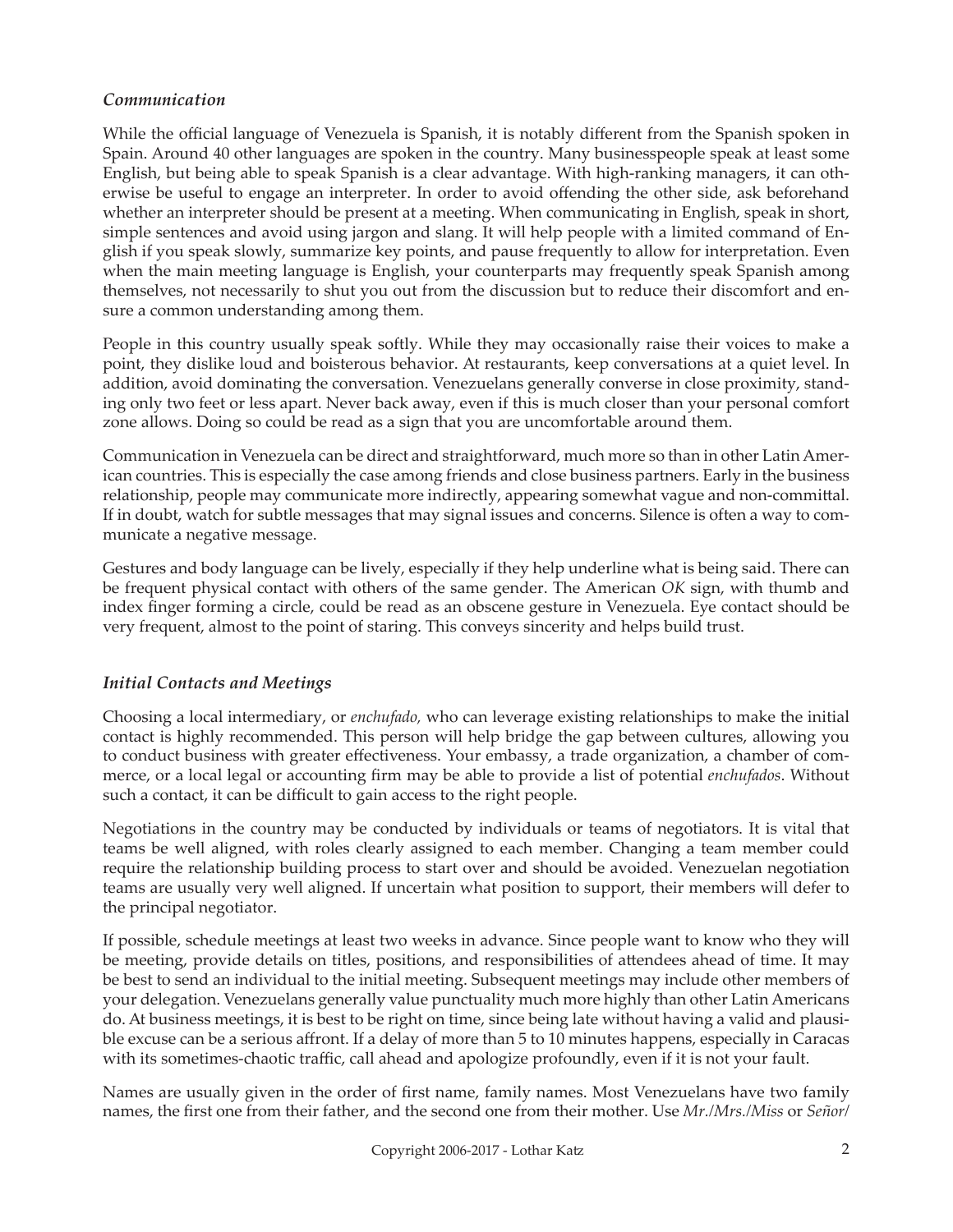*Señora/Señorita*, plus the father's family name, which is always the first one of the two family names given. If a person has an academic title, such as *Doctor* or *Professor*, use it instead, followed by the father's family name. Only close friends call each other by their first names. Introduce or greet the oldest person first. Introductions are accompanied by firm handshakes.

The exchange of business cards is an essential step when meeting someone for the first time, so bring more than you need. It is recommended to use cards with one side in English and the other in Spanish. Show doctorate degrees on your card and make sure that it clearly states your professional title, especially if you have the seniority to make decisions. When presenting your card, ensure that the Spanish side is facing the recipient. Smile and keep eye contact while accepting someone else's card, then carefully examine it. Next, place the card on the table in front of you. Never stuff someone's card into your back pocket or otherwise treat it disrespectfully. In addition, never write on a person's business card.

Meetings start with small talk, which can be extensive. This could include personal questions about your background and family, allowing participants to become acquainted. It is important to be patient and let the other side set the pace. People appreciate a sense of humor, but keep it light and friendly, and be careful not to overdo it. Business is a serious matter in Venezuela. Initial meetings may appear formal, but the atmosphere usually gets a bit more relaxed in subsequent meetings. Meetings may also appear somewhat chaotic, with frequent interruptions and several parallel conversations. Do not take this personally; it also does not indicate a lack of interest.

The primary purpose of the first meeting is to become acquainted and build relationships. Business may be discussed, but do not try to hurry along with your agenda. It is unrealistic to expect initial meetings to lead to straight decisions.

Presentation materials should be attractive, with good and clear visuals. Use diagrams and pictures wherever feasible, cut down on words, and avoid complicated expressions. Since Venezuelans generally prefer to be 'in control,' avoid monopolizing conversations or putting pressure on your counterparts. Having your handout materials translated to Spanish is not a must, but it will be appreciated and helps in getting your messages across.

After your first business contact, it is customary for the top executive of your company to write a thankyou note to his or her Venezuelan counterpart.

## *Negotiation*

**Attitudes and Styles -** Leveraging relationships is an important element when negotiating in Venezuela. Nevertheless, Venezuelans often employ distributive and contingency bargaining. While the buyer is in a superior position, both sides in a business deal own the responsibility to reach agreement. They expect long-term commitments from their business partners and will focus mostly on long-term benefits. The primary negotiation style is cooperative, but people may be unwilling to agree with compromises unless it is their only option to keep the negotiation from getting stuck. Nevertheless, one important function of the bargaining exchange is to build and strengthen the relationship. Since Venezuelans believe in the concept of win-win, they expect you to reciprocate their respect and trust. It is strongly advisable to avoid aggressiveness and open confrontation, remaining calm, friendly, patient, and persistent.

Should a dispute arise at any stage of a negotiation, you may be able to reach resolution by leveraging personal relationships and emphasizing long-term benefits. Patience and creativity will pay strong dividends.

**Sharing of Information –** Even when personal relationships are strong, your Venezuelan counterparts could be reluctant to share information openly. Many believe that privileged information creates bargaining advantages.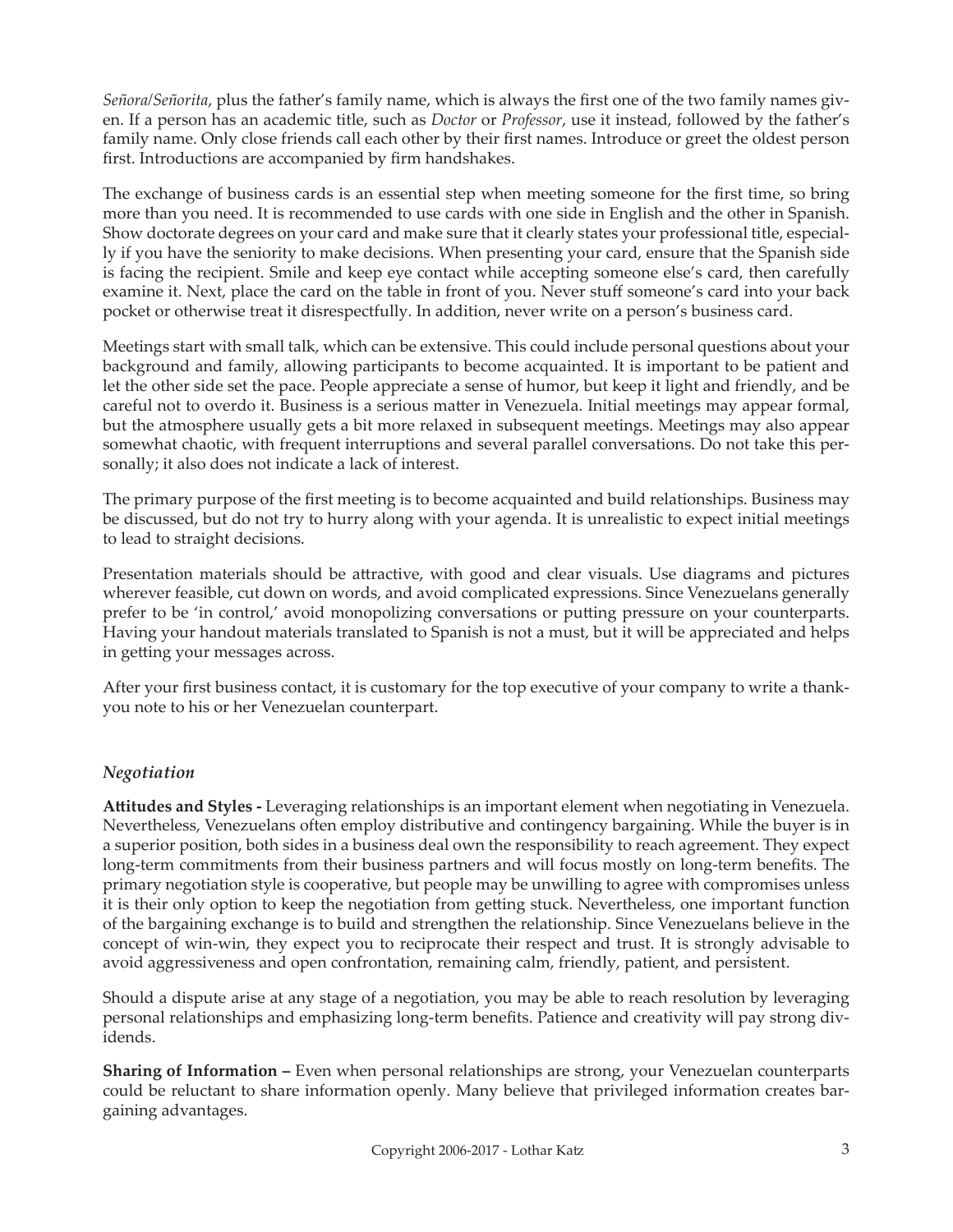**Pace of Negotiation – Expect negotiations to be slow and protracted. Venezuelans rarely hurry and dis**like people who do. Be prepared to make several trips if necessary to achieve your objectives. Relationship building, information gathering, bargaining, and decision making could all take considerable time. Attempts to rush the process are unlikely to produce better results and could be viewed as offensive. Throughout the negotiation, be patient, control your emotions, and accept the inevitable delays.

Most Venezuelans prefer a polychronic work style. They are used to pursuing multiple actions and goals in parallel. When negotiating, they often take a holistic approach and may jump back and forth between topics rather than addressing them in sequential order. Negotiators from strongly monochronic cultures, such as Germany, the United Kingdom, or the United States, could find this style confusing, irritating, even annoying. In any case, do not show irritation or anger when encountering this behavior. Instead, keep track of the bargaining progress at all times, often emphasizing areas where agreement already exists.

If your counterparts appear to be stalling the negotiation, assess carefully whether their slowing down the process indicates that they are evaluating alternatives or that they are not interested in doing business with you. More likely, this behavior either represents an attempt to create time pressure in order to obtain concessions, or it simply reflects the slow decision process in the country. Again, patience and persistence are vitally important.

**Bargaining –** Venezuelans are used to hard bargaining but generally dislike excessive haggling. The bargaining exchange can be extensive. Concessions never come easily, and although Venezuelans may show interest in new ideas and concepts, they often find it difficult to change their position. Requesting a compromise may become an issue of pride if presented in the wrong way. Be respectful throughout the bargaining exchange. Rather than pushing for concessions, it may be better to re-address disagreements in follow-up meetings, which gives your counterparts the opportunity to reconsider their position without overtly losing *face*. Prices may move by about 25 to 35 percent between initial offer and final agreement. Leave yourself sufficient room for concessions at different stages. After making one, always ask the other side to reciprocate. Throughout the process, remain cool and respectful, avoid confrontation, and frequently reaffirm the relationship.

While Venezuelans often prefer a straightforward negotiation style, they also use deceptive techniques, such as telling lies and sending fake non-verbal messages, pretending to be disinterested in the whole deal or in single concessions, misrepresenting an item's value, or making false demands and concessions. Your Venezuelan counterparts may play stupid or make other attempts to mislead you in order to obtain bargaining advantages. Do not take such tactics personally and refrain from lying at or grossly misleading your counterparts, as doing so could damage business relationships. Even when you can see right through a lie, it would be a grave personal insult to state or even hint that your counterpart might not be telling the truth. It is advisable to verify information received from the local side through other channels. 'Good cop, bad cop' is a tactic that Venezuelans rarely use, though it could be effective on either side of the negotiation table. However, it could be devastating if the other side recognized this as a tactic, and your team will need to exclude any 'bad cop' member from future negotiation rounds. Businesspeople may claim limited authority, stating that they have to ask for their manager's approval. This is usually the truth.

Negotiators in the country may use pressure techniques that include making final offers, showing intransigence, or nibbling. Final offers may come more than once and are rarely final. Be careful when trying to open with your best offer. Venezuelans may consider this inappropriate or even insulting. Silence can be a very effective way to signal rejection of a proposal or to obtain further concessions. Do not use pressure tactics such as applying time pressure or making expiring offers, as these could be taken as signs that you are not willing to build a long-term relationship. Your counterparts might even choose to terminate the negotiation.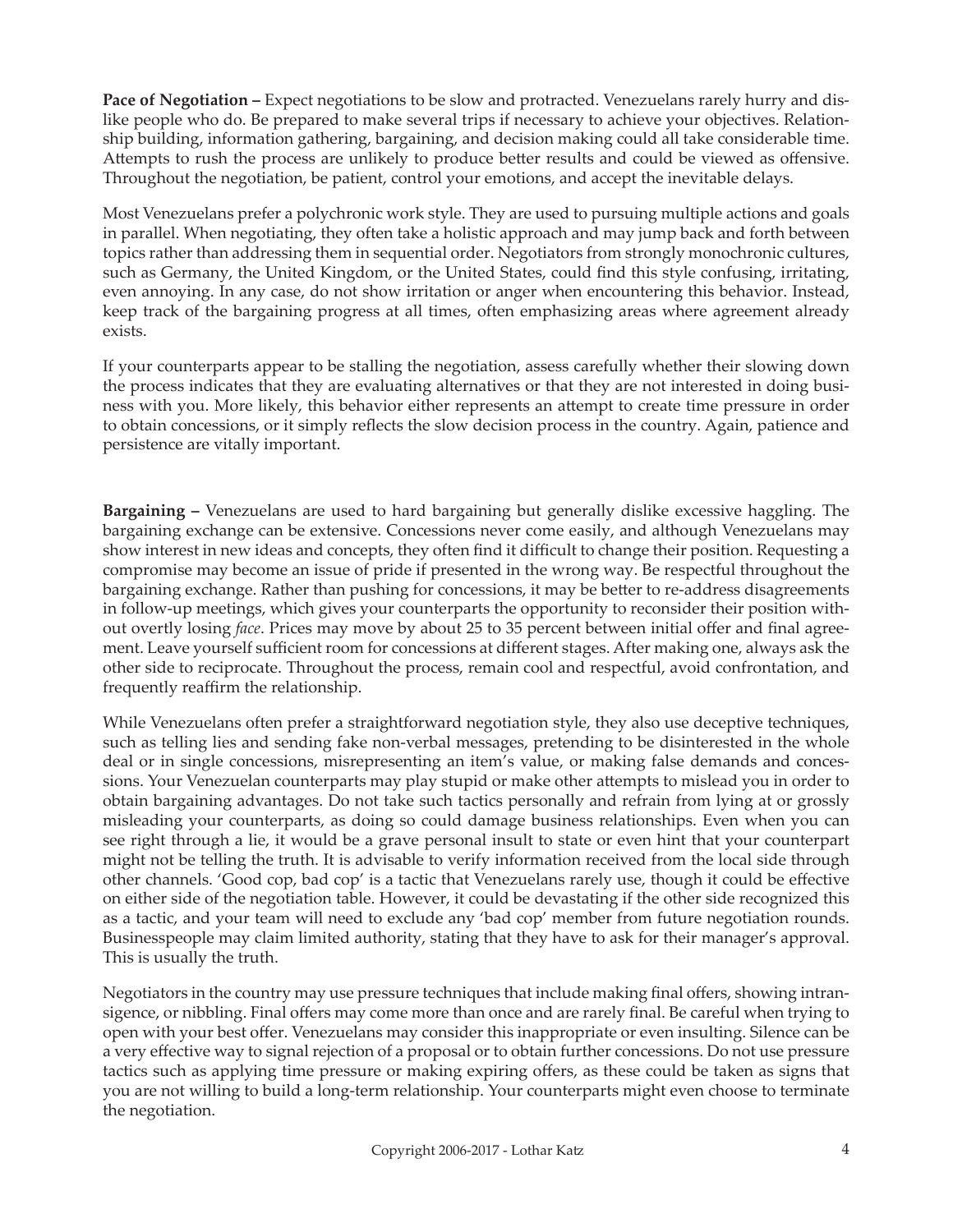Venezuelan negotiators avoid openly aggressive or adversarial techniques. While they may use indirect threats and warnings, or subtly display anger, they will be careful not to appear aggressive when doing so. Extreme openings are not frequently used since they may adversely affect the relationship, so be very cautious when using the tactic yourself. Never walk out or threaten to do so in an aggressive fashion as your counterparts will likely take this as a personal insult and could end all talks. However, threatening a 'friendly walkout' while strongly emphasizing the relationship can be very effective.

Emotional negotiation techniques, such as attitudinal bargaining or attempting to make you feel guilty, are frequent and can be effective. Be cautious not to hurt someone's personal pride when employing any of these tactics, though. Pleas to personal relationships and other emotional appeals, such as emphasizing how your proposal will add to your counterparts' personal satisfaction or heighten their honor, can be very powerful. Venezuelans may frequently employ defensive tactics such as blocking or changing the subject, asking probing or very direct questions, making promises, or keeping an inflexible position.

Corruption and bribery are common in Venezuela's public and private sectors. However, people may draw the line differently, viewing minor payments as rewards for getting a job done rather than as bribes. Also, keep in mind that there is a fine line between giving gifts and bribing. What you may consider a bribe, a Venezuelan could simply view a nice gift. Introducing and explaining your company's policies early on might help, but be careful not to moralize or appear to imply that local customs are unethical.

**Decision Making –** Most companies are hierarchical, and people expect to work within clearly established lines of authority. Many businesses in Venezuela are still family-owned. Decision makers are usually heads of family or senior executives who are often autocratic but will consider the best interest of the group or organization. They may consult with others and often prefer to reach consensus before making the final call. Subordinates may be reluctant to accept responsibility. Decision makers also rarely delegate their authority, so it is important to deal with senior executives. Gaining access to top managers can be difficult, though. You may have to deal with subordinates who could strongly influence the final decision, which may be made behind closed doors. Maintaining good relationships with these intermediaries is crucial to your success. Although the pace of business is accelerating, decision making can be a slow process that requires much patience. Attempts to rush or put pressure on the process are not likely to succeed.

When making decisions, businesspeople may not rely much on rules or laws. They usually consider the specific situation rather than applying universal principles. Personal feelings and experiences weigh more strongly than empirical evidence and other objective facts do. Venezuelans are often uneasy with change and reluctant to take risks. If you expect them to support a risky decision, you may need to find ways for them to become comfortable with it first, for instance by explaining contingency plans, outlining areas of additional support, or by offering guarantees and warranties.

# *Agreements and Contracts*

Capturing and exchanging written understandings after meetings and at key negotiation stages is useful. Oral commitments may sound stronger than what your Venezuelan counterparts might be willing to put in writing. Do not rely on interim agreements to be final, even if they come in the form of written protocols. Any part of an agreement may still change significantly before both parties sign the final contract.

Written contracts tend to be lengthy and often spell out detailed terms and conditions for the core agreements as well as for many eventualities. Nevertheless, writing up and signing the contract is a formality. Venezuelans believe that the primary strength of an agreement lies in the partners' commitment rather than in its written documentation.

It is advisable to consult a local legal expert before signing a contract. However, do not bring in your attorney until the negotiations have concluded. Venezuelans could read it as a sign of mistrust if you do.